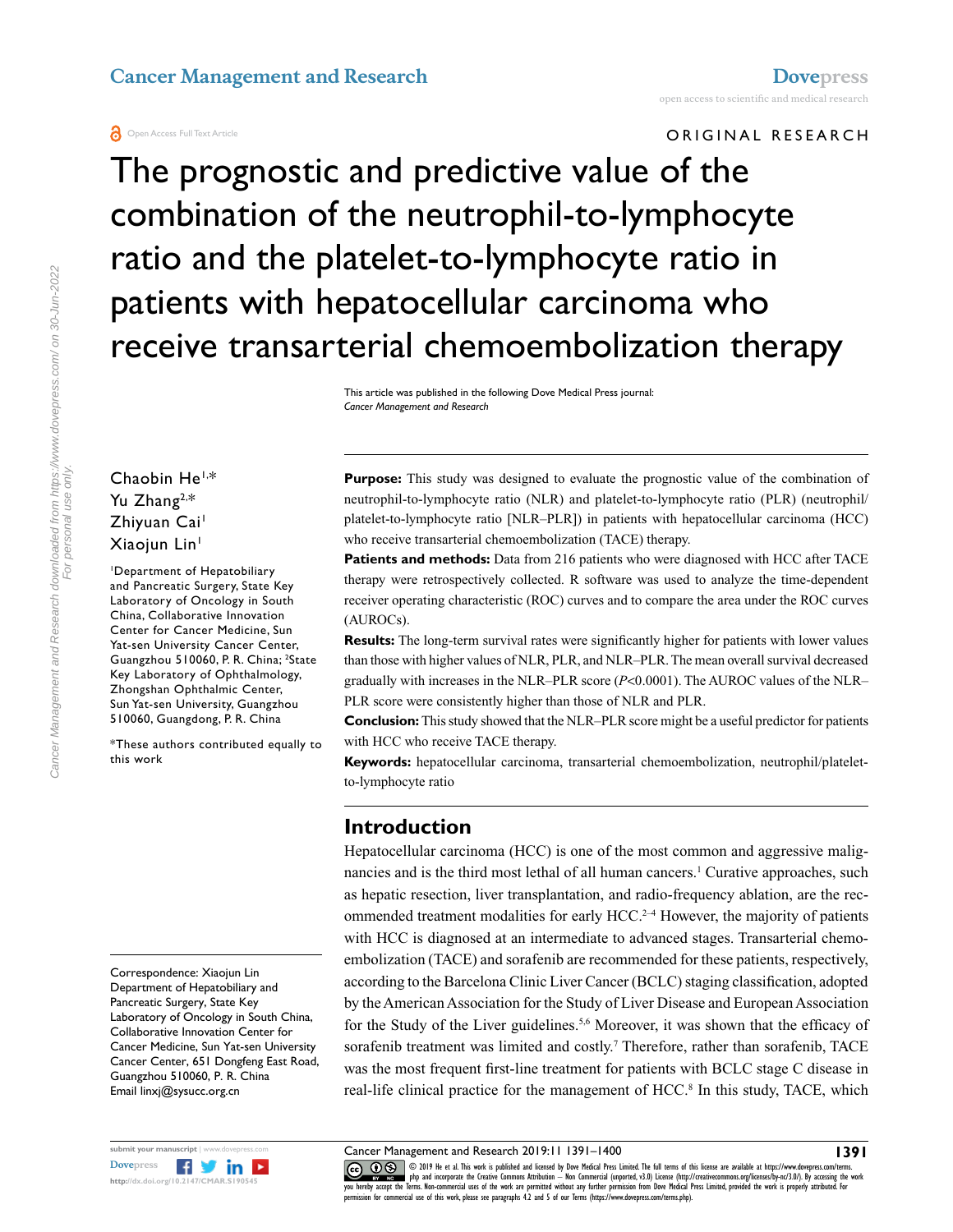delivers chemotherapeutic drugs to the tumor while blocking tumor-feeding arteries, is used for patients with intermediate to advanced stages HCC.<sup>9,10</sup>

Several reports have highlighted prognostic indicators for patients with HCC, including serum  $\alpha$ -fetoprotein (AFP), tumor size, vascular invasion, and extrahepatic spread.<sup>11</sup> However, the heterogeneity of the study populations led to variation. What is more, these indicators may not be specific risk factors for HCC patients who receive TACE therapy, which would indicate whether a given patient could benefit from this treatment and stratify patients according to their risk levels. Thus, the search for an effective biomarker that can be used to precisely predict the disease prognosis and to inform an optimal personalized treatment strategy is necessary and urgent to improve clinical outcomes.

In 1863, the close relationship between inflammation and malignancy was first described by Virchow, who observed the presence of leukocytes in tumor tissue; $^{12,13}$ since this discovery, accumulated evidence has indicated that the presence of a systemic inflammatory response and malnutrition is associated with a poor prognosis for various malignancies.14,15 Moreover, the prognostic value of the systemic inflammatory response in patients with various cancers can be reflected by the combination of hematological components. The neutrophil-to-lymphocyte ratio (NLR) and the platelet-to-lymphocyte ratio (PLR) have been widely used as evaluation tools for the inflammatory and immune responses and are reportedly prognostic factors in various malignancies.16–18 Furthermore, higher values of NLR and PLR are associated with unfavorable clinical features in patients with HCC.19–22 However, few reports have addressed the relationship between the combination of NLR and PLR and the prognosis of patients with HCC who received TACE therapy. In this study, we aimed to elucidate the prognostic impact of the combination of NLR and PLR for patients with HCC who received TACE therapy.

## **Patients and methods Patients**

Consecutive patients who were newly diagnosed with HCC after TACE therapy performed between January 2007 and July 2015 at the Department of Hepatobiliary and Pancreatic Surgery of Sun Yat-sen University Cancer Center were enrolled in this study. All patients with HCC included in this study were categorized as BCLC stage B and C in this study. The criteria for inclusion were as follows: 1) treatment with TACE as the initial therapy; 2) three courses of TACE treatment; and 3) Child-Pugh A or B liver function. Exclusion criteria included the following: 1) treatments such as hepatic resection, liver transplantation, radio-frequency treatment, or other HCC treatments before or after TACE; 2) Child-Pugh C liver function; 3) inadequate renal function (serum creatinine and serum blood urea nitrogen > the upper limit of normal); 4) obstructive jaundice; 5) diagnosis of second tumors; or 6) lost to follow-up. This study was approved by the Institutional Review Board of the Sun Yat-sen University Cancer Center. All procedures performed in studies involving human participants were in accordance with the ethical standards of the institutional and/or national research committee and with the Declaration of Helsinki 1964 and its later amendments or comparable ethical standards. Written informed consent was obtained from all individual participants included in the study.

#### Clinical data collection

All clinical and radiological data were retrieved from medical records. Hematologic examination and imaging examinations, including AFP, liver ultrasonography, contrastenhanced dynamic computed tomography (CT), magnetic resonance imaging (MRI), and hepatic arterial angiography, were used in the clinical diagnosis. The diagnosis of HCC was established on the typical features of HCC identified by two radiological images or one radiological image combined with the elevated AFP level  $(\geq 400 \text{ ng/mL})$  or pathologic evidence.<sup>23</sup>

Clinical and radiological parameters, including age, gender, white blood cell count, platelet (PLT) count, neutrophil cell count, lymphocyte cell count, PLT count, AFP, alanine transaminase, aspartate aminotransferase (AST), total bilirubin, ALP, gamma-glutamyl transpeptidase (GGT), albumin (ALB), C-reactive protein (CRP), hepatitis B surface antigen (HBsAg), NLR, PLR, hepatitis B virus DNA load, tumor diameter, tumor number, vascular invasion, HBV infection, performance status, BCLC stage, and Cancer of the Liver Italian Program (CLIP) score were measured and analyzed. Clinical and radiological data were retrieved at the time of diagnosis before the initial TACE was initiated. Vascular invasion was defined as the presence of thrombus adjacent to the tumor in the portal system or the hepatic vein system with a vague boundary that was confirmed by at least two imaging modalities in this study.<sup>24</sup> Apart from NLR and PLR, several inflammation-based factors have also been explored, including the combination of CRP and white cell count as the prognostic index  $(PI)$ ,<sup>25</sup> a combination of serum CRP and ALB in the modified Glasgow Prognostic Score (mGPS), 26 and a combination of ALB and lymphocyte count in the prognostic nutritional index (PNI).<sup>21</sup>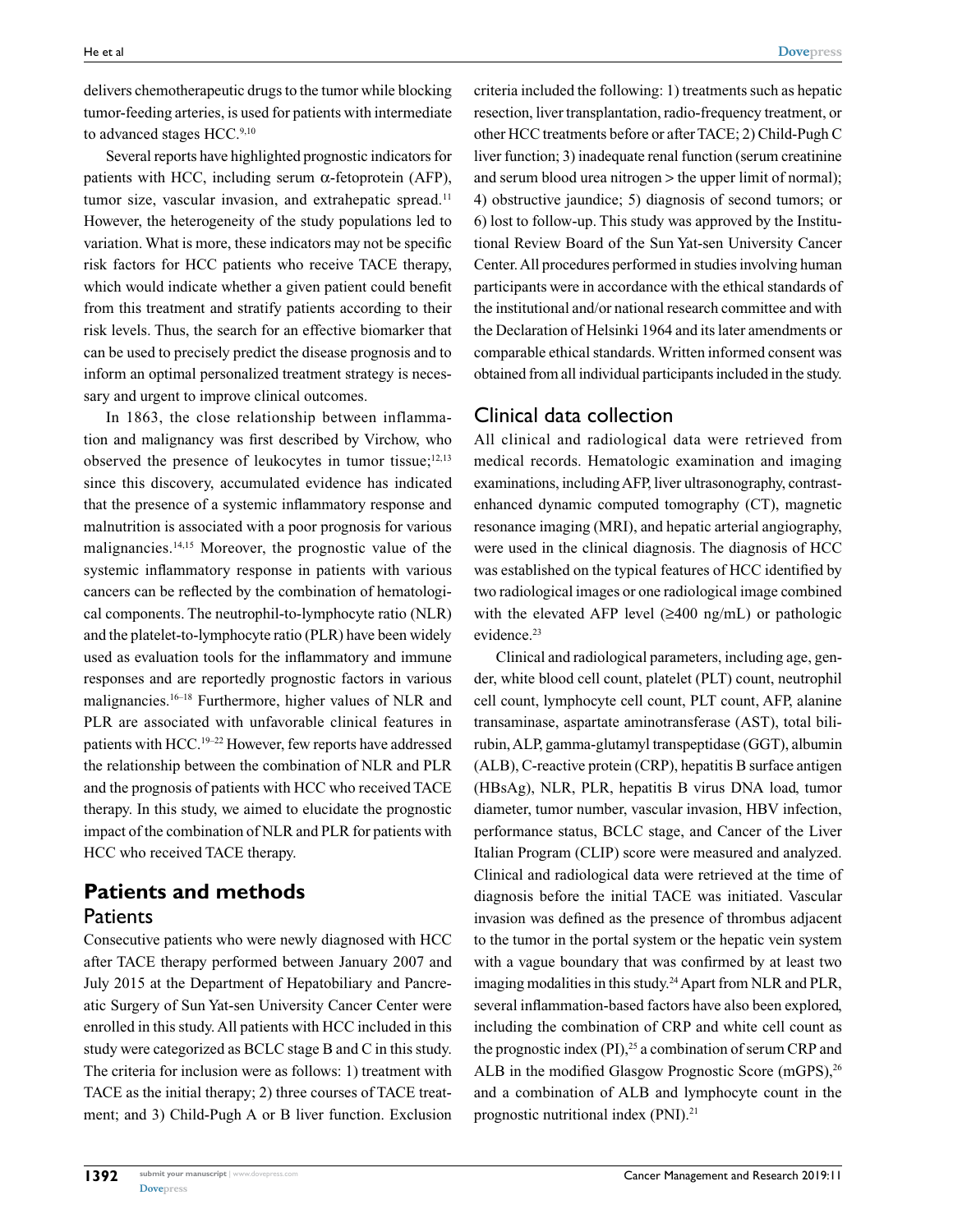## Treatment procedure

Three courses of uniform treatment protocols were performed for each patient. The Seldinger technique was used, as previously reported.27 Three hundred milligrams of carboplatin (Bristol-Myers Squibb, New York, NY, USA), 50 mg of epirubicin (Pharmorubicin, Pfizer, Wuxi, Jiangsu, P. R. China), and 6 mg of mitomycin (Zhejiang Hisun Pharmaceutical Co. Ltd., Taizhou, Zhejiang, P. R. China) were used in conventional chemoembolization. The delivered dose of Lipiodol (Lipiodol Ultra-Fluide; Andre Guerbet Laboratories, France) was determined in accordance with the location, size, and number of tumors, ranging from 5 to 30 mL.

# Follow-up

Patients were followed up at least once every 2 months during the first years and once every 3 months thereafter. The AFP test, liver ultrasonography, CT, and MRI were selectively performed as needed. Overall survival (OS) was defined as the duration (in days) from the date of the first TACE until death or last follow-up in this study. The median follow-up period was 431.11 days.

## Statistical analysis

Statistical analysis was performed using SPSS version 22 (SPSS Inc., Chicago, IL, USA). Continuous data are expressed as the means and ranges, and categorical data are shown as frequencies and proportions. Student's *t*-test was used to compare continuous variables. The chi-squared test and Fisher's exact test were used to compare the categorical variables.

Univariate and multivariate analyses were performed to assess the significance of the differences in the clinical or radiological data. The associated 95% CI was calculated. The Kaplan–Meier method was used to analyze OS. Significant differences between the groups were identified using the logrank test. The survival curves were performed using MedCalc software version 11.4.2.0 (<http://www.medcalc.be>). A two tailed *P*-value <0.05 was considered statistically significant.

NLR or PLR was estimated by dividing an absolute neutrophil or PLT count by an absolute lymphocyte count which were obtained within 1 week before the initial TACE. Time-dependent receiver operating characteristic (ROC) curves were performed for the assessability of both NLR and PLR to predict long-term survival and to determine the optimal cutoff value for these two variables.<sup>28,29</sup> The analyses of ROC curves and comparisons of the areas under the ROC curves (AUROCs) were performed using R software version 3.2.2 (The R Foundation for Statistical Computing, Vienna, Austria.<http://www.r-project.org>) with the "survival ROC" package and the "survival ROC.C" package.

# **Results**

# Optimal cutoff values for the variables

The NLR and PLR were calculated by dividing the neutrophil or PLT counts by the lymphocyte counts. The mean values of the neutrophil, PLT, and lymphocyte counts were  $4.26 \times 10^9$ /L,  $194.37 \times 10^9$ /L, and  $1.61 \times 10^9$ /L, respectively. The analysis of the time-dependent ROC was used to decide the optimal cutoff values for the NLR and PLR, which were 1.77 and 94.62, respectively, along with the strongest Youden index for the OS prediction. The threshold for each clinical and radiological dataset was utilized as the cutoff values for these variables.

## Patient characteristics

A total of 216 patients who were newly diagnosed with HCC and had received TACE as the initial therapy were included in this study. There were 200 male (92.6%) and 16 female (7.4%) patients with a median age of 53 years in the whole study cohort. Enlarged tumors and multiple tumors were common in this study. Additionally, 30.3% of the patients had vascular invasion, and 5.5% of the patients were sorted into the metastatic tumor group. Hepatitis B infection was the most common cause of HCC, and HBsAg was positive in ~97.2% of the enrolled patients. Most patients had good reserve liver function with Child-Pugh A and good performance status, with scores of 0–1 (Table 1). Elevated scores of neutrophil/platelet-to-lymphocyte ratio (NLR–PLR) were more frequently observed in HCC patients of BCLC stage C or high values of CLIP scores, while no differences in values of NLR–PLR were observed in relation to BCLC stages or CLIP scores (*P*>0.05).

NLR and PLR were divided into two groups: <1.77 and ≥1.77 for NLR and <94.62 and ≥94.62 for PLR. Among the 216 patients, an elevated NLR or PLR was observed in 167 (77.3%) patients or 141 (65.3%) patients, respectively. When NLR was combined with PLR, combined NLR–PLR was generated. According to NLR–PLR, patients were assigned different scores: patients with NLR <1.77 and PLR <94.62 were assigned a score of 1; patients with NLR <1.77 and PLR ≥94.62 or NLR ≥1.77 and PLR <94.62 were assigned a score of 2; and patients with NLR ≥1.77 and PLR ≥94.62 were assigned a score of 3. It was shown that a higher NLR–PLR score was associated with elevated CRP (*P*<0.001), elevated ALP (*P*=0.021), and a larger tumor size (*P*<0.001; Table 1). In addition, the correlations of inflammation parameters were also conducted. As shown in Table 2, there were significantly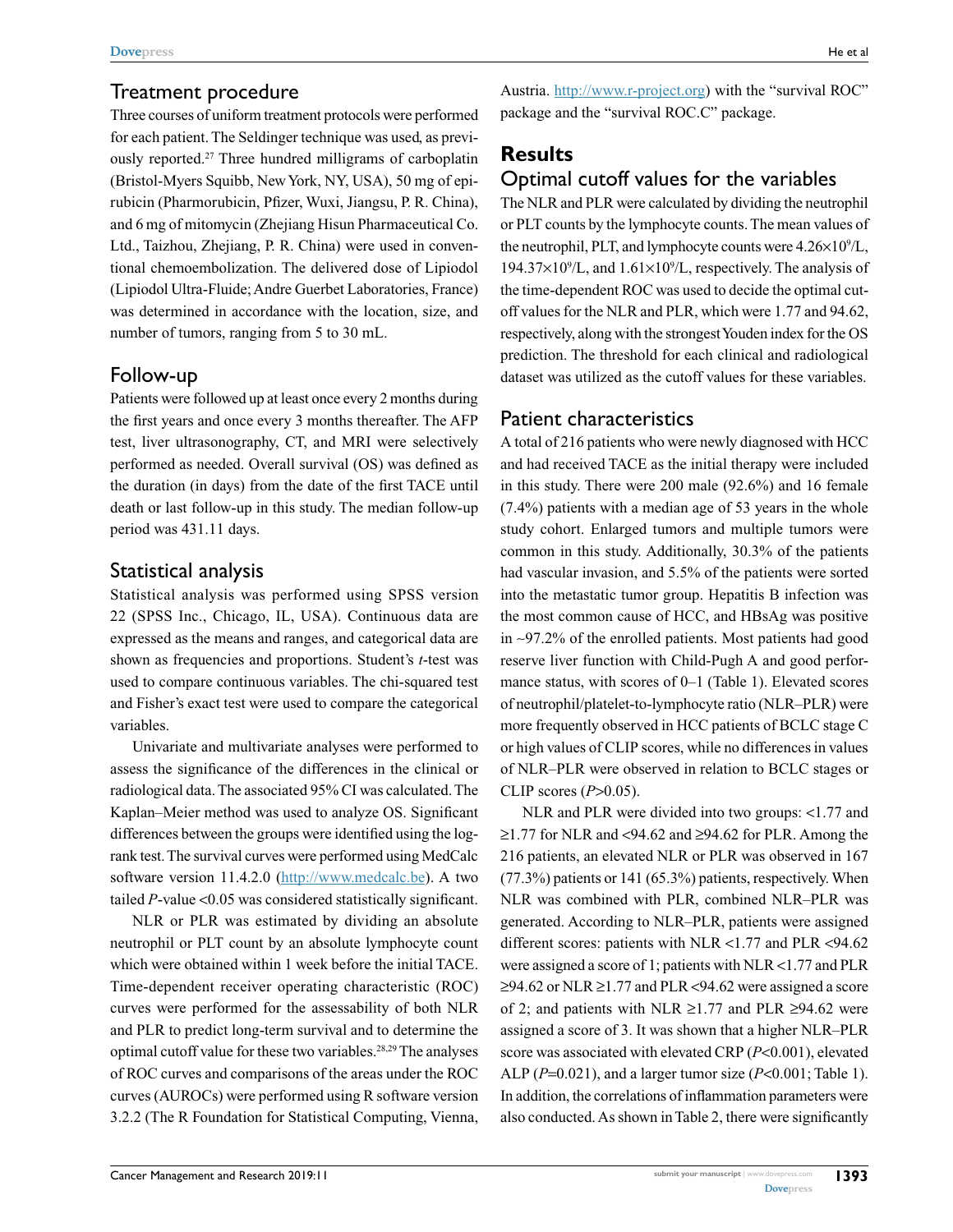|  |  | <b>Table I</b> Relationship between clinic and radiological factors and NLR–PLR score |
|--|--|---------------------------------------------------------------------------------------|
|  |  |                                                                                       |

| Characteristic        | Parameter                                | N                |                         | <b>NLR-PLR</b> score    |                         |         |
|-----------------------|------------------------------------------|------------------|-------------------------|-------------------------|-------------------------|---------|
|                       |                                          |                  | т                       | $\overline{2}$          | 3                       |         |
| Total                 |                                          | 216              | 34                      | 56                      | 126                     |         |
| Age (years)           | $<\!\!60$                                | 158              | 26                      | 40                      | 92                      | 0.871   |
|                       | $\geq 60$                                | 58               | 8                       | 16                      | 34                      |         |
| Gender                | Males                                    | 200              | 31                      | 53                      | 116                     | 0.781   |
|                       | Females                                  | 16               | $\overline{\mathbf{3}}$ | 3                       | 10                      |         |
| WBC $(\times 10^9/L)$ | < 10                                     | 215              | 34                      | 56                      | 125                     | 0.699   |
|                       | $\geq 10$                                | $\mathbf{I}$     | 0                       | 0                       | $\mathbf{I}$            |         |
| $CRP$ (mg/L)          | &8                                       | 112              | 27                      | 38                      | 47                      | < 0.001 |
|                       | $\geq 8$                                 | 104              | $\overline{7}$          | 8                       | 79                      |         |
| ALT (U/L)             | $<$ 40                                   | 83               | 12                      | 21                      | 50                      | 0.885   |
|                       | $\geq$ 40                                | 133              | 22                      | 35                      | 76                      |         |
| AST (U/L)             | $<$ 45 $\,$                              | 64               | $\mathbf{H}$            | 23                      | 30                      | 0.058   |
|                       | $\geq 45$                                | 152              | 23                      | 33                      | 96                      |         |
| ALB(g/L)              | $35$                                     | 28               | $\overline{\mathbf{4}}$ | $\overline{7}$          | 17                      | 0.958   |
|                       | $\geq 35$                                | 188              | 30                      | 49                      | 109                     |         |
| TBIL (mmol/L)         | < 20.5                                   | 169              | 25                      | 43                      | 101                     | 0.675   |
|                       | $\geq 20.5$                              | 47               | 9                       | 13                      | 25                      |         |
| ALP (U/L)             | < 100                                    | 65               | 12                      | 24                      | 29                      | 0.021   |
|                       | $\geq$ 100                               | $\overline{151}$ | 22                      | 32                      | 97                      |         |
| GGT (U/L)             | $< 50$                                   | 24               | 6                       | $\overline{\mathbf{8}}$ | 10                      | 0.189   |
|                       | $\geq 50$                                | 192              | 28                      | 48                      | 116                     |         |
| AFP (ng/mL)           | $<$ 400                                  | 116              | 20                      | 34                      | 62                      | 0.288   |
|                       | $\geq$ 400                               | 100              | 4                       | 22                      | 64                      |         |
| HBV-DNA (IU/mL)       | < 100                                    | $\overline{54}$  | 8                       | 13                      | 33                      | 0.892   |
|                       | $\geq$ 100                               | 162              | 26                      | 43                      | 93                      |         |
| Tumor diameter (cm)   | $<$ 5                                    | 39               | 12                      | 16                      | $\mathbf{H}$            | < 0.001 |
|                       | $\geq 5$                                 | 177              | 22                      | 40                      | 115                     |         |
| Tumor number          | Single                                   | 39               | $\overline{2}$          | 9                       | 28                      | 0.081   |
|                       | Multiple                                 | 177              | 32                      | 47                      | 98                      |         |
| Vascular invasion     | Absent                                   | 133              | 25                      | 37                      | 71                      | 0.136   |
|                       | Present                                  | 83               | 9                       | 9                       | 55                      |         |
| <b>HBV</b> infection  | Absent                                   | $\boldsymbol{6}$ | $\pmb{0}$               | 3                       | $\overline{\mathbf{3}}$ | 0.298   |
|                       | Present                                  | 210              | 34                      | 53                      | 123                     |         |
| Child-Pugh            | A                                        | 168              | 30                      | 45                      | 93                      | 0.172   |
| classification        | B                                        | 48               | $\overline{\mathbf{4}}$ | $\mathbf{H}$            | 33                      |         |
| Performance status    | $0 - 1$                                  | 193              | 33                      | 50                      | 110                     | 0.536   |
|                       | $\overline{2}$                           | 23               | $\mathbf{I}$            | 6                       | 16                      |         |
| <b>BCLC</b> stage     | B<br>$\overline{\mathsf{c}}$             | 36               | $6\phantom{1}6$         | 12                      | 18                      | 0.484   |
|                       |                                          | 180              | 28                      | 44                      | 108                     |         |
| CLIP score            | $\overline{\phantom{a}}$<br>$\mathbf{2}$ | 56               | $\overline{10}$<br>12   | 13<br>$\mathbf{H}$      | 33<br>37                | 0.203   |
|                       | 3                                        | 60<br>75         | $\mathbf{H}$            | 26                      | 38                      |         |
|                       | $\overline{4}$                           | 25               | $\mathbf{I}$            | 6                       | 18                      |         |
|                       |                                          |                  |                         |                         |                         |         |

**Abbreviations:** AFP, α-fetoprotein; ALB, albumin; ALT, alanine transaminase; AST, aspartate aminotransferase; BCLC, Barcelona Clinic Liver Cancer; CLIP, Cancer of the Liver Italian Program; CRP, C-reactive protein; GGT, gamma-glutamyl transpeptidase; HBV-DNA, hepatitis B virus DNA; NLR–PLR, neutrophil/platelet-to-lymphocyte ratio; TBIL, total bilirubin; WBC, white blood cell count.

positive correlations between NLR–PLR and NLR, PLR, PI, mGPS, and CRP. In contrast, a significantly negative correlation was also observed between NLR–PLR and PNI (*P*<0.05, Table 2).

# OS and prognostic factors

The estimated 1-, 2-, and 3-year OS rates for all patients were 61.3%, 44.2%, and 40.5%, respectively. The median OS was 17 months. The long-term survival rates were significantly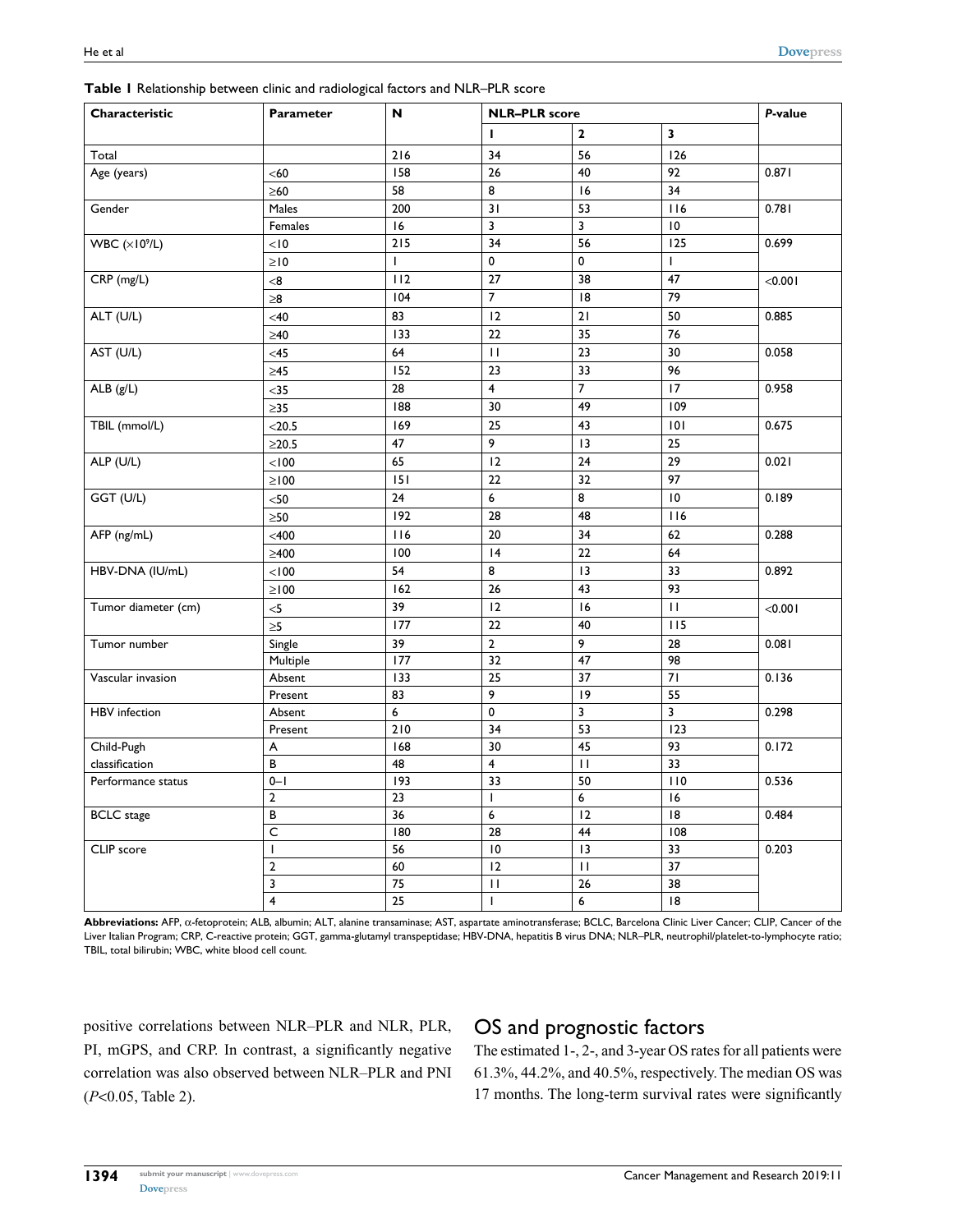higher for patients with lower values of NLR than for patients with higher values of NLR (*P*<0.0001, Figure 1A). Patients with PLR <94.62 also had better long-term survival than patients with PLR  $\geq$ 94.62 (*P*=0.0022, Figure 1B). The mean OS decreased gradually along with increasing NLR–PLR. Moreover, the long-term survival rates of patients were significantly stratified by NLR–PLR scores. The 3-year OS rates of patients with NLR–PLR scores of 1, 2, and 3 were 64.3%, 27.3%, and 17.2%, respectively (*P*<0.0001, Figure 1C).

In the univariate survival analysis, the NLR–PLR score (HR, 1.85; 95% CI, 1.41–2.42; *P*<0.001) was significantly associated with OS. Other significant prognostic parameters included the CRP, AST, ALB, ALP, GGT, AFP, tumor diameter, and vascular invasion (Table 3). After the multivariate Cox proportional hazards analysis, we found that the pretreatment NLR–PLR score (HR, 1.33; 95% CI, 1.00–1.77; *P*=0.045), the pretreatment AFP levels (HR, 1.68; 95% CI, 1.18–2.40; *P*=0.004), the tumor diameter (HR, 6.77; 95% CI, 2.43–18.44; *P*<0.001), and vascular invasion (HR, 2.03; 95% CI, 1.43–2.88; *P*<0.001) were independent predictors of OS (Table 3).

## Prognostic value of the NLR–PLR score

Additionally, the prognostic capacities of the NLR, PLR, and NLR–PLR scores were compared by analyzing the AUROC values to show whether the NLR–PLR score was at least

| <b>Characteristic</b> |   | <b>NLR</b> | <b>PLR</b> | <b>NLR-PLR</b> | <b>PI</b> | mGPS     | PNI      | <b>CRP</b> |
|-----------------------|---|------------|------------|----------------|-----------|----------|----------|------------|
| <b>NLR</b>            |   | 000.       | 0.394      | 0.760          | 0.279     | 0.289    | $-0.368$ | 0.369      |
|                       | P |            | < 0.001    | < 0.001        | < 0.001   | < 0.001  | < 0.001  | < 0.001    |
| <b>PLR</b>            |   | 0.394      | 1.000      | 0.879          | 0.295     | 0.289    | $-0.271$ | 0.366      |
|                       | P | < 0.001    |            | < 0.001        | < 0.001   | < 0.001  | < 0.001  | < 0.001    |
| NLR-PLR               |   | 0.760      | 0.879      | 000.1          | 0.353     | 0.353    | $-0.390$ | 0.449      |
|                       | P | < 0.001    | < 0.001    |                | < 0.001   | < 0.001  | < 0.001  | < 0.001    |
| PI                    |   | 0.279      | 0.295      | 0.353          | 1.000     | 0.972    | $-0.289$ | 0.867      |
|                       | P | < 0.001    | < 0.001    | < 0.001        |           | < 0.001  | < 0.001  | < 0.001    |
| mGPS                  |   | 0.289      | 0.289      | 0.353          | 0.972     | 1.000    | $-0.324$ | 0.861      |
|                       | P | < 0.001    | < 0.001    | < 0.001        | < 0.001   |          | < 0.001  | < 0.001    |
| <b>PNI</b>            |   | $-0.192$   | $-0.127$   | $-0.195$       | $-0.210$  | $-0.252$ | 1.000    | $-0.225$   |
|                       | P | 0.005      | 0.062      | 0.004          | 0.002     | < 0.001  |          | 0.001      |
| <b>CRP</b>            |   | 0.369      | 0.366      | 0.449          | 0.867     | 0.861    | $-0.329$ | 1.000      |
|                       | P | < 0.001    | < 0.001    | < 0.001        | < 0.001   | < 0.001  | < 0.001  |            |

**Abbreviations:** CRP, C-reactive protein; HCC, hepatocellular carcinoma; mGPS, modified Glasgow Prognostic Score; NLR, neutrophil to lymphocyte ratio; NLR–PLR, neutrophil/platelet-to-lymphocyte ratio; PI, prognostic index; PLR, platelet-to-lymphocyte ratio; PNI, prognostic nutritional index; TACE, transarterial chemoembolization.





**Note:** (**A**) NLR; (**B**) PLR; and (**C**) NLR–PLR.

**Abbreviations:** HCC, hepatocellular carcinoma; NLR, neutrophil-to-lymphocyte ratio; NLR–PLR, neutrophil/platelet-to-lymphocyte ratio; OS, overall survival; PLR, platelet-to-lymphocyte ratio; TACE, transarterial chemoembolization.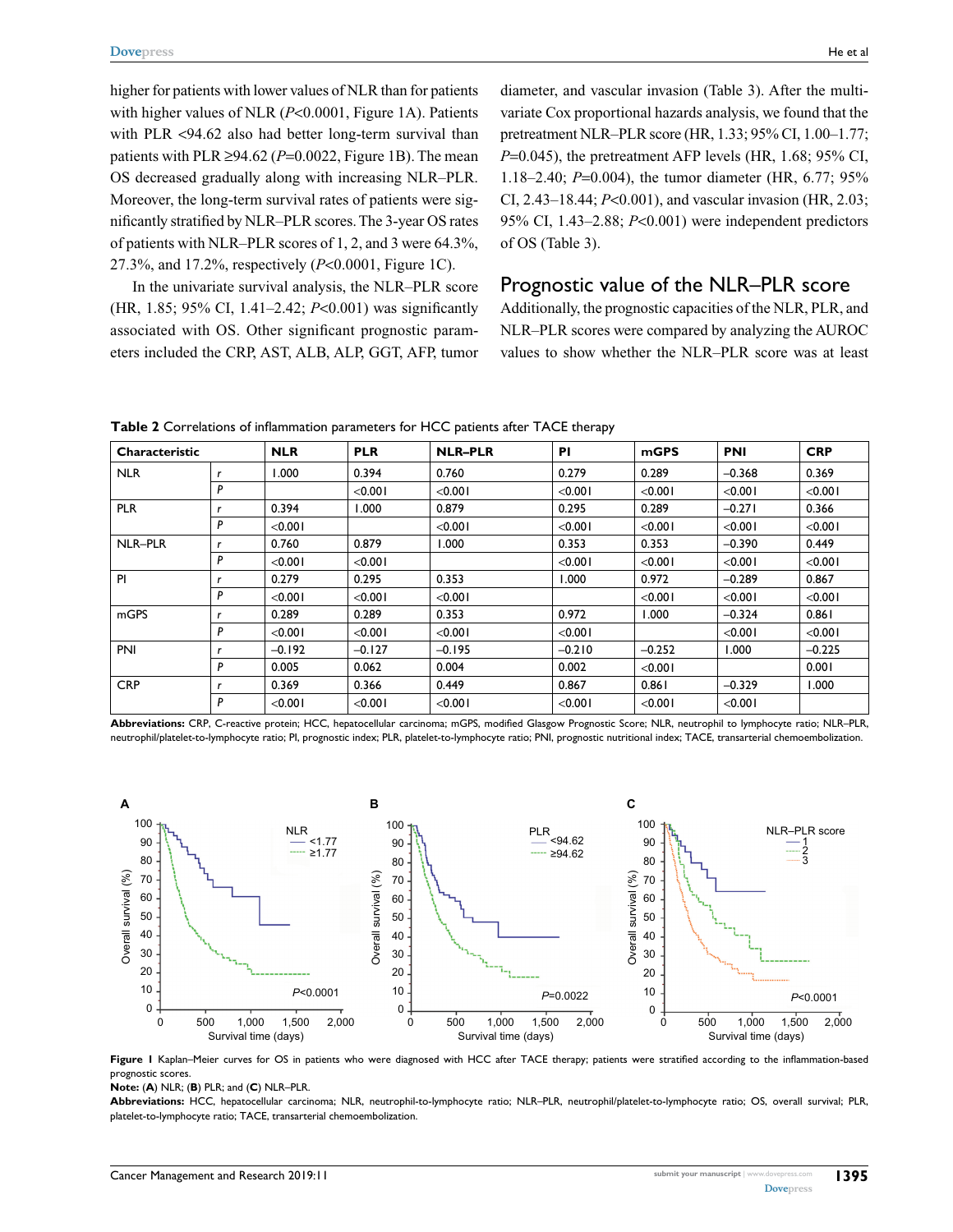| Characteristic                   | <b>Parameter</b>            | Univariate analysis   |         | Multivariate analysis |                |
|----------------------------------|-----------------------------|-----------------------|---------|-----------------------|----------------|
|                                  |                             | <b>HR (95% CI)</b>    | P       | <b>HR (95% CI)</b>    | P              |
| Age                              | < 60/60                     | $0.94(0.64 - 1.38)$   | 0.749   |                       | N <sub>1</sub> |
| Gender                           | Male/female                 | $1.03(0.55 - 1.90)$   | 0.931   |                       | N <sub>l</sub> |
| WBC $(\times 10^9/L)$            | <10/210                     | $0.46$ (0.15-1.44)    | 0.182   |                       | N <sub>l</sub> |
| Neutrophil (×10 <sup>9</sup> /L) | $<\!\!6.3/\!\!\geq<\!\!6.3$ | $1.11(0.667 - 1.85)$  | 0.684   |                       | N <sub>l</sub> |
| Lymphocyte $(\times 10^9/L)$     | $<3.2/\\ge3.2$              | $0.05(0.00-209.71)$   | 0.479   |                       | N <sub>1</sub> |
| PLT $(\times 10^9/L)$            | $<$ 100/100-300/ $\geq$ 300 | $1.08(0.75 - 1.57)$   | 0.669   |                       | N <sub>l</sub> |
| CRP (mg/L)                       | <8/28                       | $2.66$ (1.85-3.82)    | < 0.001 | $1.48(0.98 - 2.21)$   | 0.060          |
| ALT (U/L)                        | $<$ 40/ $\geq$ 40           | $1.28(0.90 - 1.83)$   | 0.171   |                       | N <sub>l</sub> |
| AST (U/L)                        | $<$ 45/ $\geq$ 45           | 2.19 (1.44-3.32)      | < 0.001 | $0.94(0.60 - 1.48)$   | 0.791          |
| ALB $(g/L)$                      | $<$ 35/ $\ge$ 35            | $0.62(0.40 - 0.97)$   | 0.036   | $0.74(0.47 - 1.18)$   | 0.217          |
| TBIL (mmol/L)                    | $<$ 20.5/ $\geq$ 20.5       | $1.43(0.97 - 2.12)$   | 0.073   |                       | N <sub>l</sub> |
| ALP (U/L)                        | $<$ $100/$ $\geq$ $100$     | $1.95(1.30-2.90)$     | 0.001   | $1.20(0.79 - 1.83)$   | 0.393          |
| GGT (U/L)                        | $<$ 50/ $\geq$ 50           | 2.84 (1.39-5.82)      | 0.004   | $1.08(0.51 - 2.32)$   | 0.836          |
| AFP (ng/mL)                      | <400/≥400                   | $2.17(1.54 - 3.05)$   | < 0.001 | $1.68$ (1.18-2.40)    | 0.004          |
| HBV-DNA (IU/mL)                  | $<$ 100/ $\geq$ 100         | $0.97(0.66 - 1.43)$   | 0.866   |                       | N <sub>l</sub> |
| Tumor diameter (cm)              | $<5/ \geq 5$                | $11.73(4.33 - 31.76)$ | < 0.001 | $6.77(2.43 - 18.84)$  | < 0.001        |
| Tumor number                     | Single/multiple             | $1.53(0.95 - 2.46)$   | 0.081   |                       | <b>NI</b>      |
| Vascular invasion                | Absent/present              | $2.44(1.74 - 3.43)$   | < 0.001 | $2.03$ (1.43-2.88)    | < 0.001        |
| <b>HBV</b> infection             | Absent/present              | $0.49(0.197 - 1.20)$  | 0.116   |                       | N <sub>l</sub> |
| NLR-PLR                          | 1/2/3                       | $1.85(1.41 - 2.42)$   | < 0.001 | $1.33(1.00 - 1.77)$   | 0.045          |

**Table 3** Univariate and multivariate analyses of OS in the study cohort

**Abbreviations:** AFP, α-fetoprotein; ALB, albumin; ALT, alanine transaminase; AST, aspartate aminotransferase; CRP, C-reactive protein; GGT, gamma-glutamyl transpeptidase; HBV-DNA, hepatitis B virus DNA; NI, not included; NLR–PLR, neutrophil/platelet-to-lymphocyte ratio; PLT, platelet; OS, overall survival; TBIL, total bilirubin; WBC, white blood cell count.

equivalent or superior to the NLR or PLR scores. The ROC curves for OS prediction were calculated for the patients at 1, 2, and 3 years of follow-up (Figure 2). As shown in Table 4, the AUROC values of the NLR–PLR score were consistently higher than those of NLR and PLR. The NLR–PLR score showed a better distinguishing power for predicting the prognosis of patients with HCC who were treated with TACE compared with NLR or PLR alone. The NLR–PLR score divided patients into subgroups more precisely.

# **Discussion**

This study demonstrated that increased pretreatment NLR, PLR, and NLR–PLR scores predicted an unfavorable prognosis for OS in patients who were diagnosed with HCC and had received TACE therapy. Additionally, similar to previous studies,<sup>21,30,31</sup> the NLR–PLR score had superior discriminative capacity for predicting prognosis compared with NLR or PLR.

Accumulated evidence shows that the systemic inflammatory response is associated with poor prognosis in multiple types of cancers.32–34 Several epidemiological studies have suggested that chronic inflammation may cause various malignancies.<sup>33</sup> Moreover, HCC not only develops at sites of inflammation caused by the hepatitis B virus infection $35,36$  but also triggers regional inflammatory responses, which release inflammatory cytokines that promote the formation of an inflammatory microenvironment around the tumor.<sup>32,37,38</sup> Multiple reports $39-41$  have argued that the chemicals and embolization agent in TACE can stimulate lymphocytes to become active. Furthermore, TACE treatment can sensitize p53-negative HCC cells to the cytotoxic effects of cisplatin and can result in increased HCC cell death.<sup>42</sup> Synergistic cytotoxic effects in vitro and significant inhibition of tumor growth in vivo were observed in preclinical HCC models when TACE was administered.<sup>21,43</sup> Peripheral inflammatory cells (ie, lymphocytes, neutrophils, and PLTs) were associated with the progression and prognosis of various types of cancer. Additionally, the NLR, PLR, and NLR–PLR scores, which represent the systematic inflammatory response, have potential value as prognostic factors for patients with HCC who received TACE therapy.

Inflammatory processes in the tumor microenvironment play important roles in tumor cell proliferation and cancer prognosis. The growth and survival factors that are released from inflammatory cells can stimulate tumor formation, progression, angiogenesis, invasion, and metastasis.44,45 The paradoxical roles of lymphocyte immune cells and circulating neutrophils in the inflammatory processes act as crucial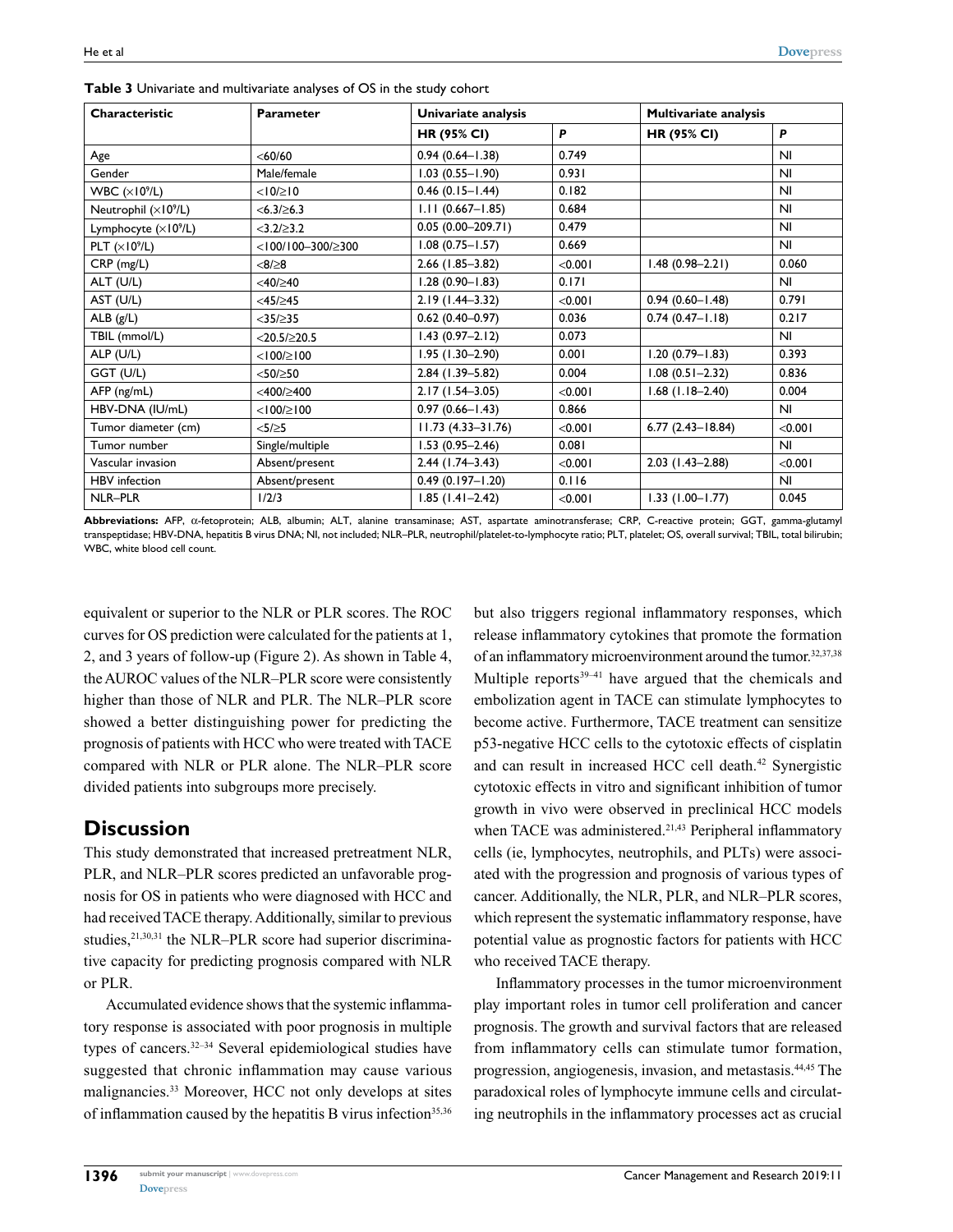

**Figure 2** Comparisons of the AUROC values for OS stratified by the inflammation-based prognostic scores at 1-year (**A**), 2-year (**B**), and 3-year (**C**). **Abbreviations:** AUROC, area under the ROC curves; NLR, neutrophil-to-lymphocyte ratio; NLR–PLR, neutrophil/platelet-to-lymphocyte ratio; PLR, platelet-to-lymphocyte ratio; OS, overall survival.

**Table 4** Comparison of the AUROC values among the NLR, PLR, and NLR–PLR scores

| Inflammation- |        | Time   |        |
|---------------|--------|--------|--------|
| based score   | l-year | 2-year | 3-year |
| <b>NLR</b>    | 0.643  | 0.637  | 0.669  |
| PI R          | 0.572  | 0.589  | 0.606  |
| NLR-PLR       | 0.644  | 0.653  | 0.681  |

**Abbreviations:** AUROC, area under the ROC curves; NLR, neutrophil-tolymphocyte ratio; NLR–PLR, neutrophil/platelet-to-lymphocyte ratio; PLR, plateletto-lymphocyte ratio.

opposing regulators in cancer occurrence.46 Neutrophils, which are a major component of the leukocyte population, produce pro-angiogenic factors, including vascular endothelial growth factors (VEGFs), to stimulate tumor development and progression.<sup>32</sup> This phenomenon is partly explained by the upregulation of cyclooxygenase-2 or the suppression of an antitumor adaptive immune response. $47-49$ Similarly, an elevated PLT level can increase the production of VEGF, increasing angiogenesis and promoting tumor growth.50 However, lymphocytes are important components in cancer immune surveillance and can suppress tumor maturation.51 A decreased lymphocyte count is associated with an insufficient immunologic reaction to the tumor, which consequently enables tumor progression and metastasis.<sup>52</sup> Additionally, several studies have suggested that adaptive immune cells, such as B-lymphocytes, CD8<sup>+</sup> cytotoxic T-lymphocytes,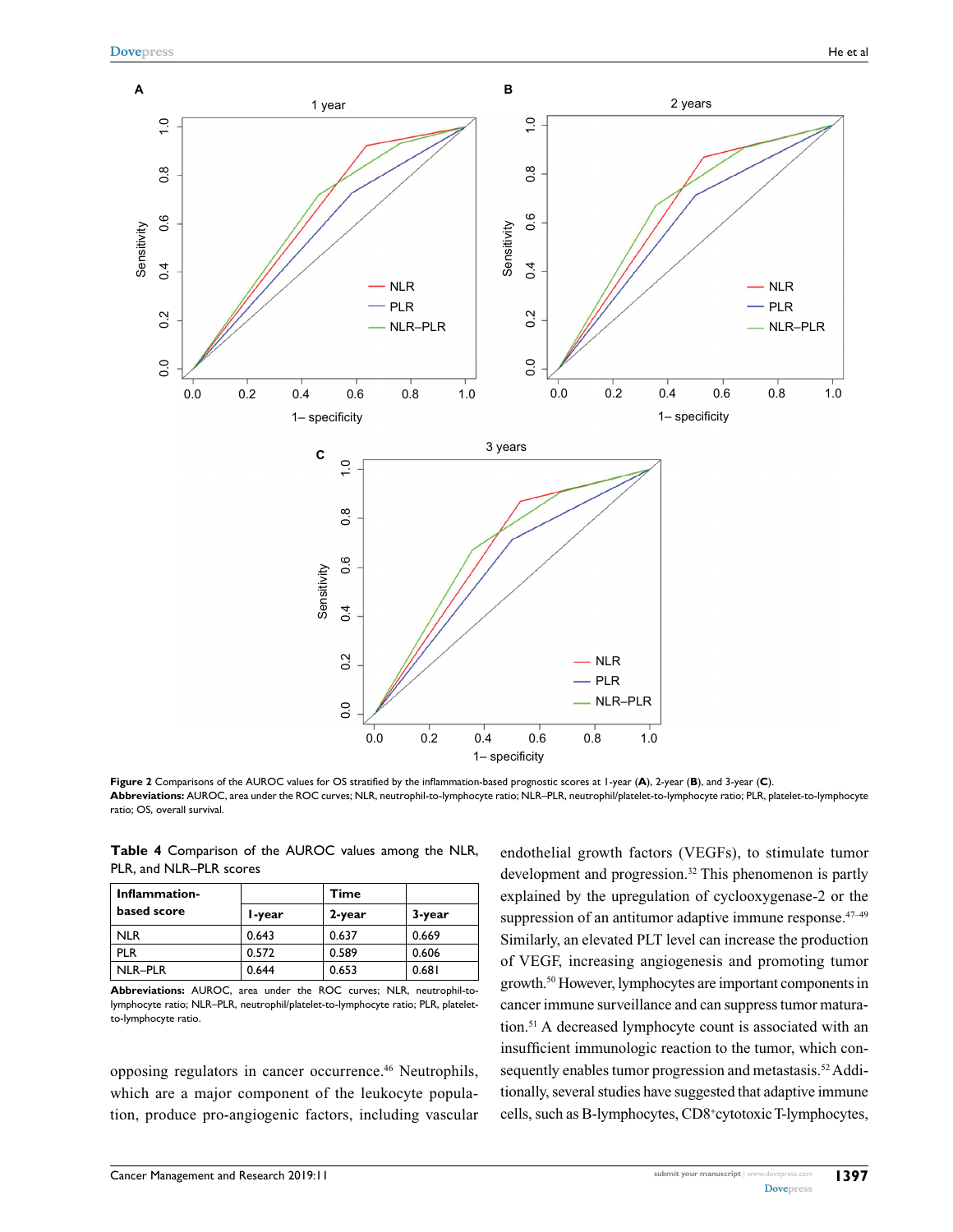and CD4<sup>+</sup> helper T-lymphocytes, play extremely important roles in the modulation of cancer development through tumor cell lysis.46,53

The NLR and PLR values are determined from the neutrophil and PLT counts, respectively, relative to the lymphocyte count, and these measurements may reflect inflammation and the immune response during tumor formation. An elevated NLR or PLR may reflect the presence of a chronic systemic inflammatory response. Patients with high values of NLR or PLR are relatively lymphocytopenic resulting in a poorer lymphocyte-mediated immune response to malignancy and therefore an increased potential for tumor recurrence and reduced survival. Numerous reports have demonstrated that NLR and PLR are useful for predicting the prognosis of various types of tumor.<sup>30</sup> Moreover, cross-sectional studies have revealed that an elevated NLR or PLR is closely associated with poor survival, $14,20$  which is consistent with the findings of our study.

In addition, we found that an elevated NLR–PLR score was associated with increased tumor size, which showed that the inflammation-based prognostic score paralleled tumor progression. Additionally, an elevated AFP level, an enlarged tumor, and vascular invasion were also associated with poor OS by multivariate analysis in our study, which is consistent with previous studies.<sup>54</sup> Apart from AFP, tumor size, and vascular invasion, the NLR–PLR score was identified as an independent indicator for OS. Moreover, significantly associations were shown between NLR–PLR and other inflammation-based factors, including PI, mGPS and PNI,21,25,26 which were associated with indexes, such as ALB, CRP, and ALP.<sup>55–57</sup> It was also indicated that an elevated NLR–PLR score was also associated with elevated CRP and elevated ALP in this study. However, CRP and ALP were both excluded after the multivariate analysis, indicating that the NLR–PLR score was a more powerful predictor than CRP and ALP and was representative as an inflammation-based prognostic factor in patients with HCC, compared with other inflammation-based factors. There were some previous studies which focused on inflammation-based factors,<sup>58,59</sup> such as NLR and PLR in HCC patients after TACE therapy, while they only discussed the prognostic effect of a single factor. Similarly, in our study, the Kaplan–Meier analysis showed that elevated NLR or PLR was associated with poor OS, these parameters were suboptimal for predicting OS. The NLR–PLR score divided the patients into subgroups more accurately in Kaplan–Meier survival analysis. Compared with values of AUROC in similar studies, a higher value for NLR–

PLR scores indicated that the combined effect was greater than the individual effect of either variable alone. Another strength of our study was that it comprised a patients group whose management and follow-up were relatively homogenous. Excluding patients who received other treatments was important in removing potential confounders. Although a body of evidence existed suggesting that a high NLR or PLR was associated with adverse prognoses of patients with HCC, to date no reports focused on the combination of NLR and PLR targeting specific therapies in patients with HCC. The combined results of the AUROC and Kaplan–Meier survival curves strongly support the prognostic value of the NLR–PLR score in patients with HCC after TACE therapy for the first time. Further research is needed to evaluate the value of NLR–PLR in other patients groups with HCC and attempt independent validation of NLR–PLR for patient risk stratification.

#### Study limitations

This study has several limitations. First, this retrospective analysis relied on a single institutional dataset of HCC patients who were treated with TACE and there was no external validation for our study. The geographic and institutional heterogeneity that existed among these patients might affect the results of the study. Second, there might be other reasonable cutoff values for variables from other studies. Therefore, a large-scale prospective validation study is needed to confirm these results.

## **Conclusion**

The predictive powers of NLR, PLR, and NLR–PLR were compared in patients with HCC after TACE therapy in this study. To the best of our knowledge, this study is the first to reveal that the NLR–PLR score can predict the prognosis of HCC for patients who receive TACE therapy. The NLR–PLR score is a routine parameter that is easily available and well standardized, and an elevated NLR–PLR score might correlate with a more aggressive disease phenotype. Thus, the NLR–PLR score might provide evidence for individualized treatment.

## **Acknowledgments**

This work was supported by grants from School of Sociology and Anthropology-Sun Yat-sen University Cancer Center Joint Foundation on Medical Humanities (No 201804). We acknowledge the Medical Records Department for collecting the survival data of patients.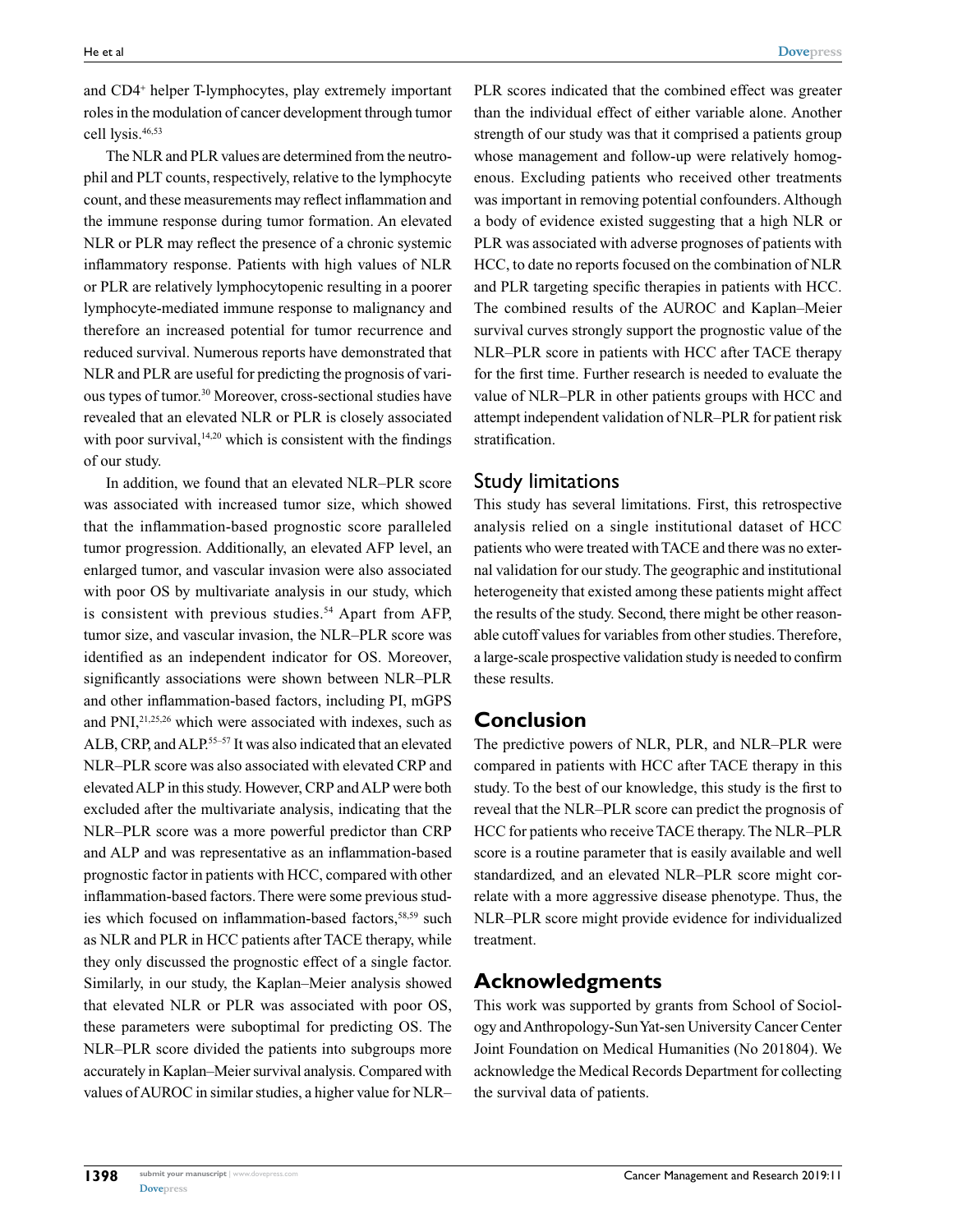## **Disclosure**

The authors report no conflicts of interest in this work.

### **References**

- 1. Torre LA, Bray F, Siegel RL, Ferlay J, Lortet-Tieulent J, Jemal A. Global cancer statistics, 2012. *CA Cancer J Clin*. 2015;65(2):87–108.
- 2. Forner A, Llovet JM, Bruix J. Hepatocellular carcinoma. *Lancet*. 2012;379(9822):1245–1255.
- 3. Raza A, Sood GK. Hepatocellular carcinoma review: current treatment, and evidence-based medicine. *World J Gastroenterol*. 2014;20(15):4115–4127.
- 4. Zhang J, Zhou ZG, Huang ZX, et al. Prospective, single-center cohort study analyzing the efficacy of complete laparoscopic resection on recurrent hepatocellular carcinoma. *Chin J Cancer*. 2016;35(1):25.
- 5. Bruix J, Sherman M; Practice Guidelines Committee, American Association for the Study of Liver Diseases. Management of hepatocellular carcinoma. *Hepatology*. 2005;42(5):1208–1236.
- 6. European Association for the Study of the Liver, European Organisation for Research and Treatment of Cancer. EASL-EORTC clinical practice guidelines: management of hepatocellular carcinoma. *J Hepatol*. 2012;56(4):908–943.
- 7. Palmer DH. Sorafenib in advanced hepatocellular carcinoma. *N Engl J Med*. 2008;359(23):2498–2499.
- 8. Park JW, Chen M, Colombo M, et al. Global patterns of hepatocellular carcinoma management from diagnosis to death: the bridge study. *Liver Int*. 2015;35(9):2155–2166.
- 9. Llovet JM, Bruix J. Systematic review of randomized trials for unresectable hepatocellular carcinoma: chemoembolization improves survival. *Hepatology*. 2003;37(2):429–442.
- 10. Bruix J, Sherman M; American Association for the Study of Liver Diseases. Management of hepatocellular carcinoma: an update. *Hepatology*. 2011;53(3):1020–1022.
- 11. Llovet JM, Burroughs A, Bruix J. Hepatocellular carcinoma. *Lancet*. 2003;362(9399):1907–1917.
- 12. Balkwill F, Mantovani A. Inflammation and cancer: back to Virchow? *Lancet*. 2001;357(9255):539–545.
- 13. Ferreri AJM, Illerhaus G, Zucca E, Cavalli F; International Extranodal Lymphoma Study Group. Flows and flaws in primary central nervous system lymphoma. *Nat Rev Clin Oncol*. 2010;7(8):1–2.
- 14. Templeton AJ, Knox JJ, Lin X, et al. Change in neutrophil-to-lymphocyte ratio in response to targeted therapy for metastatic renal cell carcinoma as a prognosticator and biomarker of efficacy. *Eur Urol*. 2016;70(2):358–364.
- 15. Templeton AJ, McNamara MG, Šeruga B, et al. Prognostic role of neutrophil-to-lymphocyte ratio in solid tumors: a systematic review and meta-analysis. *J Natl Cancer Inst*. 2014;106(6):dju124.
- 16. Deng M, Ma X, Liang X, Zhu C, Wang M. Are pretreatment neutrophillymphocyte ratio and platelet-lymphocyte ratio useful in predicting the outcomes of patients with small-cell lung cancer? *Oncotarget*. 2017;8(23):37200–37207.
- 17. Rossi S, Basso M, Strippoli A, et al. Are markers of systemic inflammation good prognostic indicators in colorectal cancer? *Clin Colorectal Cancer*. 2017;16(4):264–274.
- 18. Song W, Tian C, Wang K, Zhang RJ, Zou SB. Preoperative platelet lymphocyte ratio as independent predictors of prognosis in pancreatic cancer: a systematic review and meta-analysis. *PLoS One*. 2017;12(6):e0178762.
- 19. Zhao Y, Si G, Zhu F, et al. Prognostic role of platelet to lymphocyte ratio in hepatocellular carcinoma: a systematic review and meta-analysis. *Oncotarget*. 2017;8(14):22854–22862.
- 20. Dong L, Bai K, Cao Y, Huang Q, Lv L, Jiang Y. Prognostic value of pre-operative platelet to lymphocyte ratio in patients with resected primary hepatocellular carcinoma. *Clin Lab*. 2016;62(11): 2191–2196.
- 21. He CB, Lin XJ. Inflammation scores predict the survival of patients with hepatocellular carcinoma who were treated with transarterial chemoembolization and recombinant human type-5 adenovirus H101. *PLoS One*. 2017;12(3):e0174769.
- 22. Yang T, Zhu J, Zhao L, et al. Lymphocyte to monocyte ratio and neutrophil to lymphocyte ratio are superior inflammation-based predictors of recurrence in patients with hepatocellular carcinoma after hepatic resection. *J Surg Oncol*. 2017;115(6):718–728.
- 23. Bruix J, Sherman M, Llovet JM, et al. Clinical management of hepatocellular carcinoma. Conclusions of the Barcelona-2000 EASL conference. European Association for the Study of the Liver. *J Hepatol*. 2001;35(3):421–430.
- 24. Lee YH, Hsu CY, Huang YH, et al. Vascular invasion in hepatocellular carcinoma: prevalence, determinants and prognostic impact. *J Clin Gastroenterol*. 2014;48(8):734–741.
- 25. Wang DS, Luo HY, Qiu MZ, et al. Comparison of the prognostic values of various inflammation based factors in patients with pancreatic cancer. *Med Oncol*. 2012;29(5):3092–3100.
- 26. Proctor MJ, Morrison DS, Talwar D, et al. An inflammation-based prognostic score (mGPS) predicts cancer survival independent of tumour site: a Glasgow Inflammation Outcome study. *Br J Cancer*. 2011;104(4):726–734.
- 27. Luo J, Guo RP, Lai EC, et al. Transarterial chemoembolization for unresectable hepatocellular carcinoma with portal vein tumor thrombosis: a prospective comparative study. *Ann Surg Oncol*. 2011;18(2): 413–420.
- 28. Galun D, Bogdanovic A, Djokic Kovac J, Bulajic P, Loncar Z, Zuvela M. Preoperative neutrophil-to-lymphocyte ratio as a prognostic predictor after curative-intent surgery for hepatocellular carcinoma: experience from a developing country. *Cancer Manag Res*. 2018;10:977–988.
- 29. Fluss R, Faraggi D, Reiser B. Estimation of the Youden index and its associated cutoff point. *Biom J*. 2005;47(4):458–472.
- 30. Pedrazzani C, Mantovani G, Fernandes E, et al. Assessment of neutrophil-to-lymphocyte ratio, platelet-to-lymphocyte ratio and platelet count as predictors of long-term outcome after R0 resection for colorectal cancer. *Sci Rep*. 2017;7(1):1494.
- 31. Kitano Y, Yamashita YI, Yamamura K, et al. Effects of preoperative neutrophil-to-lymphocyte and platelet-to-lymphocyte ratios on survival in patients with extrahepatic cholangiocarcinoma. *Anticancer Res*. 2017;37(6):3229–3237.
- 32. Coussens LM, Werb Z. Inflammation and cancer. *Nature*. 2002;420(6917): 860–867.
- 33. Mantovani A, Allavena P, Sica A, Balkwill F. Cancer-related inflammation. *Nature*. 2008;454(7203):436–444.
- 34. Grivennikov SI, Greten FR, Karin M. Immunity, inflammation, and cancer. *Cell*. 2010;140(6):883–899.
- 35. Bard-Chapeau EA, Nguyen AT, Rust AG, et al. Transposon mutagenesis identifies genes driving hepatocellular carcinoma in a chronic hepatitis B mouse model. *Nat Genet*. 2014;46(1):24–32.
- 36. Jiang DK, Sun J, Cao G, et al. Genetic variants in Stat4 and HLA-DQ genes confer risk of hepatitis B virus-related hepatocellular carcinoma. *Nat Genet*. 2013;45(1):72–75.
- 37. Endig J, Buitrago-Molina LE, Marhenke S, et al. Dual role of the adaptive immune system in liver injury and hepatocellular carcinoma development. *Cancer Cell*. 2016;30(2):308–323.
- 38. Mohs A, Kuttkat N, Reißing J, et al. Functional role of CCL5/RAN-TES for HCC progression during chronic liver disease. *J Hepatol*. 2017;66(4):743–753.
- 39. Wang Y, Zheng C, Liang B, et al. Hepatocellular necrosis, apoptosis, and proliferation after transcatheter arterial embolization or chemoembolization in a standardized rabbit model. *J Vasc Interv Radiol*. 2011;22(11):1606–1612.
- 40. Chao Y, Wu CY, Kuo CY, et al. Cytokines are associated with postembolization fever and survival in hepatocellular carcinoma patients receiving transcatheter arterial chemoembolization. *Hepatol Int*. 2013;7(3):883–892.